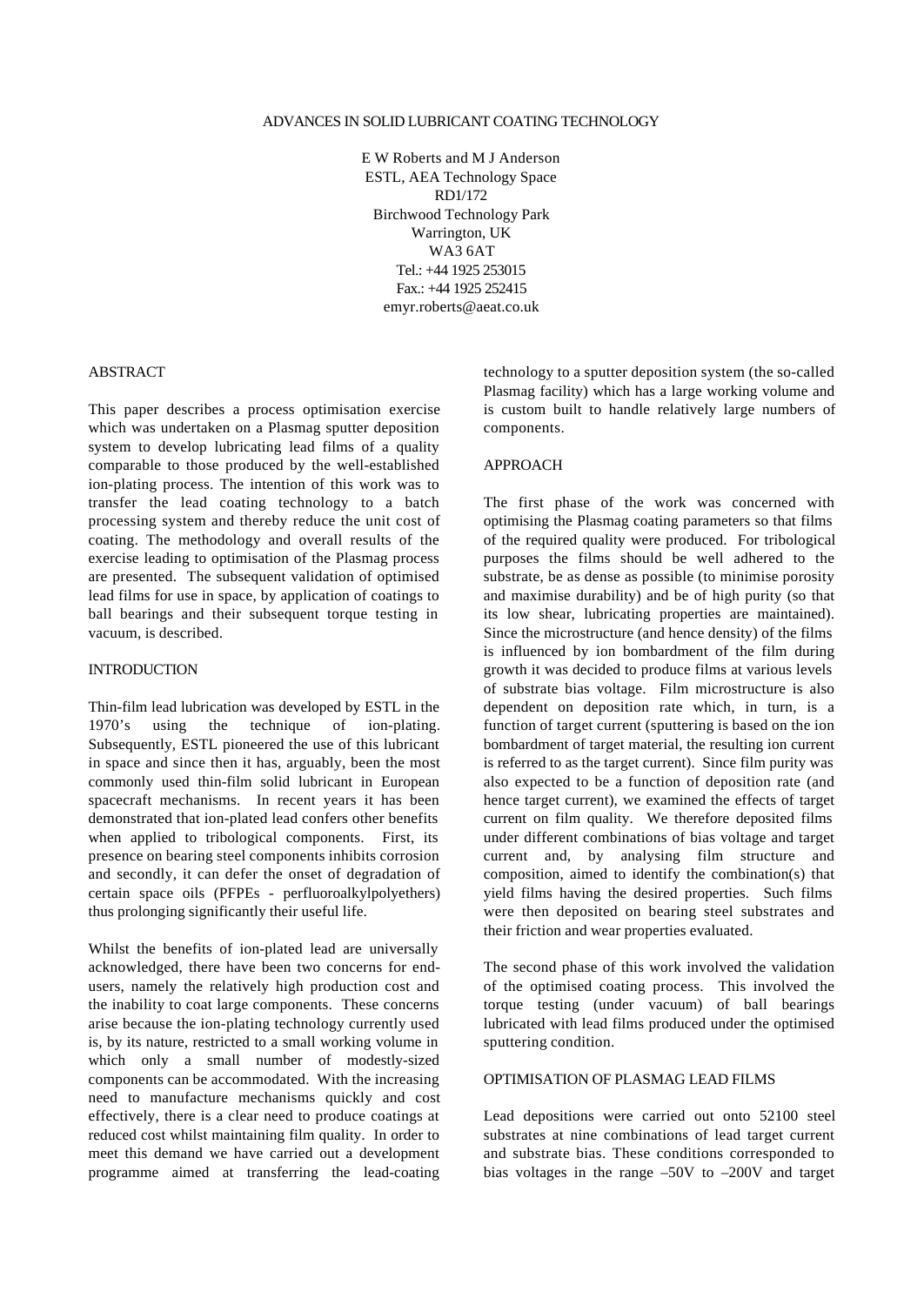currents in the range 0.3A to 0.9 A. The initial intention was to determine the lead deposition rate for each sputtering condition.

The following trends emerged:

- For a given substrate bias voltage, the deposition rate increased with increasing target current. This was as expected since the target current is simply a measure of the rate of bombardment of the target with argon ions: thus the higher the target current, the higher the bombardment rate and the greater the deposition rate.
- For a given target current, the deposition rate decreased with increasing bias voltage. This effect arises as follows: biasing the substrate promotes argon ion bombardment of the substrate at an energy equivalent to the bias voltage e.g. at a bias voltage of –50V the bombarding Ar ions would have an energy of 50eV. Argon ions having energies in the range 50eV to 200 eV are sufficiently energetic to remove by sputtering some of the deposited lead atoms. Since the rate of sputtering increases with increasing argon ion energy the net deposition rate, at a given target current, will decrease as the bias voltage is increased.

Once the deposition rates were established at the nine sputtering conditions used, lead coatings of thickness  $\sim$ 1µm were applied to 52100 steel discs. In each deposition, two such discs were coated. These were then subjected to adhesion tests, elemental analysis, SEM examination and tribometer testing. These tests indicated the following:

- tape tests carried out on all the coatings produced (under all nine sputtering conditions) were successful with no lead adhering to the tape.
- tribometer tests (pin-on-disc under dry nitrogen) showed the frictional properties and shear strength of the sputtered films to be similar to those of ionplated lead.
- analyses of the Pb coatings showed the principal contaminant to be oxygen, this being present at low levels with concentrations of between 1.3 and 1.8  $wt\%$
- under selected deposition conditions, the morphology (porosity, uniformity) of sputtered Pb were comparable to that of ion-plated lead.

By comparing the properties of the sputtered Pb films produced under different conditions we were able to identify the optimised sputtering conditions that yielded films of comparable quality to ion-plated lead. Below we

present a comparison of the properties of the optimised sputtered films with ion-plated Pb films.

|                | Table 1 Comparison of optimised Plasmag Pb films with |  |  |
|----------------|-------------------------------------------------------|--|--|
| ion-plated Pb. |                                                       |  |  |

| <b>Parameter</b>            | <b>Ion-plated lead</b> | Optimised<br><b>Plasmag lead</b> |
|-----------------------------|------------------------|----------------------------------|
| Adhesion                    | Good                   | Good                             |
| Shear strength              | 110 MPa                | 115 MPa                          |
| Porosity                    | Low                    | Low                              |
| Uniformity                  | Good                   | Good                             |
| Purity<br>(O <sub>2</sub> ) | 2.13                   | 1.71                             |
| content, wt%)               |                        |                                  |

## VALIDATION TESTING OF OPTIMSED SPUTTERED Pb COATINGS

Having completed the above study it then became necessary to formally validate the optimised coating. The purpose of such validation testing is to demonstrate acceptable reproducibility of the lubricant process under standardised ball bearing conditions. The method involves coating three pairs of angular contact ball bearings in three separate deposition runs and torque testing each pair over a defined running period. The process is deemed validated if all three bearing pairs generate torque levels (mean, peak and standard deviation) which are within specified limits.

Validation tests were performed using three pairs of SNFA ED20 angular contact ball bearings in accordance with ESTL/WI/16 *"Validation Method for Solid-Lubrication Processes Applied to Ball Bearings in Space Mechanisms".* In outline, the procedure requires three pairs of lead-lubricated bearings (coated in separate runs), fitted with leaded bronze cages, to complete 2 million revolutions in high vacuum whilst maintaining the following torques:

- steady-state mean torques of less than  $30x10^{-4}$  Nm
- peak torque less than  $150x10^{-4}$  Nm
- torque noise (hashwidth) less than  $100x10^{-4}$  Nm

The operating conditions specified are:

- axial load (flexible): 40±5 N
- rotation rate: nominally 100pm; periodic torque measurements to be taken at the slower speed of 2 rpm.

## *Procedure undertaken*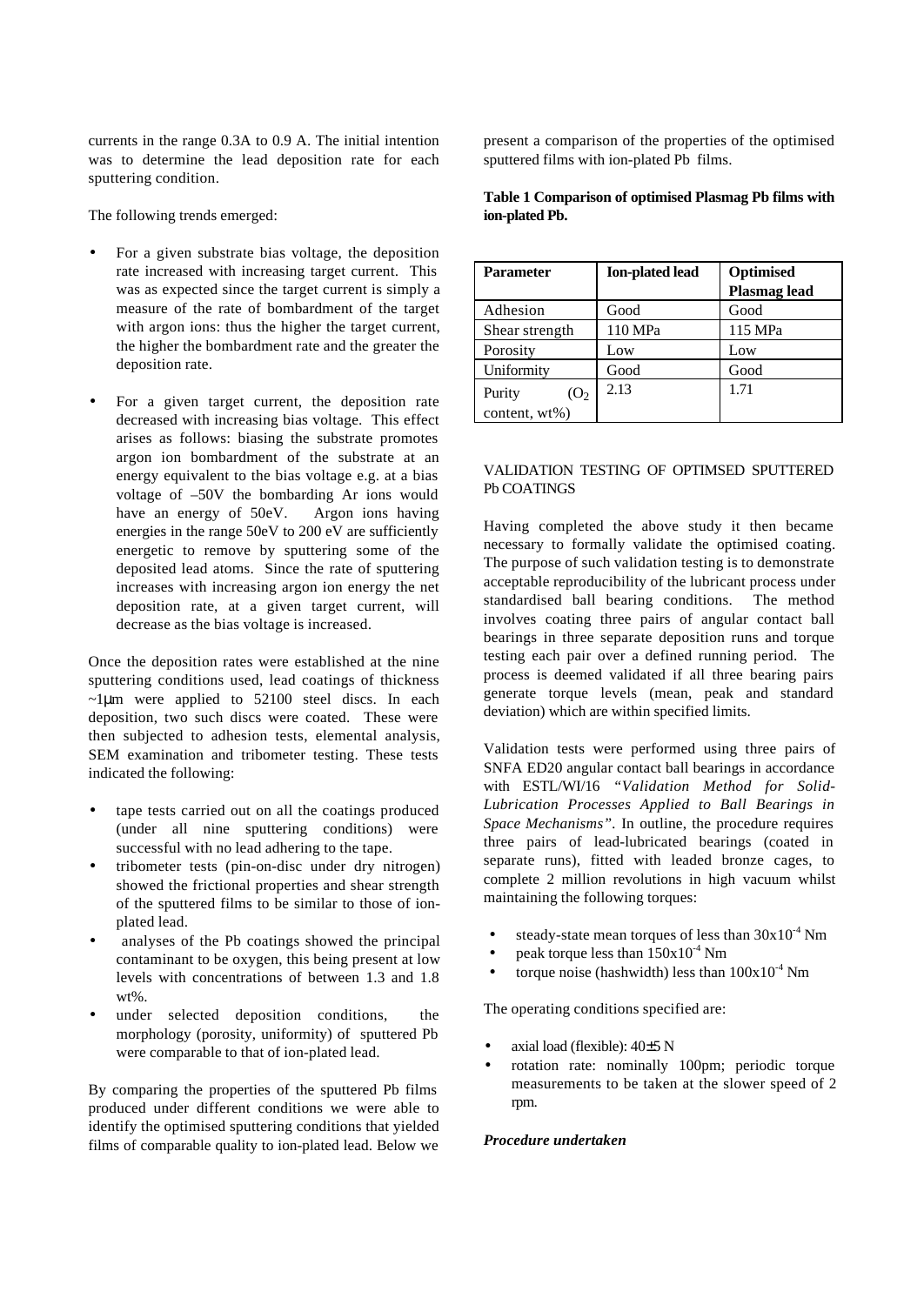The races of three pairs of ED20 bearings were coated with optimised Plasmag lead films to thicknesses in the range 0.2 to 0.5 μm. Adhesion checks made on test coupons coated simultaneously with the bearings demonstrated the adhesion of the lead to be satisfactory.

The coated bearings were inspected using an optical microscope (x40) and assembled with the leaded bronze cages. Each bearing pair was then placed in an aluminium housing in a back-to-back configuration at an axial spring pre-load of  $40 \pm 5N$  (equivalent to 600MPa mean stress on inner ring). All tests were conducted in vacuum at a base pressure  $\langle 10^{-6}$  torr and an ambient temperature of  $20 \pm 2$  deg.C. A 25,000 step per revolution stepper motor was used to rotate the bearings at 100rpm. A Teldix DG1.3 inductive transducer was used to measure the bearing torque. The bearings were initially run-in under vacuum for 10,000 revs., removed from the chamber and any loose debris rinsed out with Arklone solvent. This is standard ESTL practice for lead-lubricated bearings. The bearings were then returned to the test chamber for validation torque testing. During this testing, the direction of motion was reversed periodically in order to locate the zero torque level. At each reversal of motion the torque level (mean and peak) was measured with the speed of rotation reduced to 2 rpm.

### *Results*

Plots of mean and peak torque values obtained during the low speed measurements showed that in all cases, the bearings successfully completed the required 2 million revolutions with the maximum torque values measured at 2 rpm being as tabulated below.

|                   |               | Max.          |           |  |  |
|-------------------|---------------|---------------|-----------|--|--|
|                   |               | <b>Values</b> |           |  |  |
| Test No.          | <b>Mean</b>   | Hash-         | Zero-peak |  |  |
|                   | <b>Torque</b> | width         |           |  |  |
|                   | 20.4          | 26            | 132       |  |  |
| 2                 | 18.5          | 18.5          | 46        |  |  |
| $\mathcal{R}$     | 22.2          | 11.1          | 78        |  |  |
| <b>Validation</b> | $30$          | $<$ 100       | < 150     |  |  |
| spec.             |               |               |           |  |  |
| (normal           |               |               |           |  |  |
| range)            |               |               |           |  |  |

| Table 2 Maximum values of measured torques |  |
|--------------------------------------------|--|
| $(x10^4)$ Nm at 2 rpm                      |  |

It can be seen that all values lie within the value specified for the "normal" range as required for successful validation.

An example torque trace is shown in Fig.1.